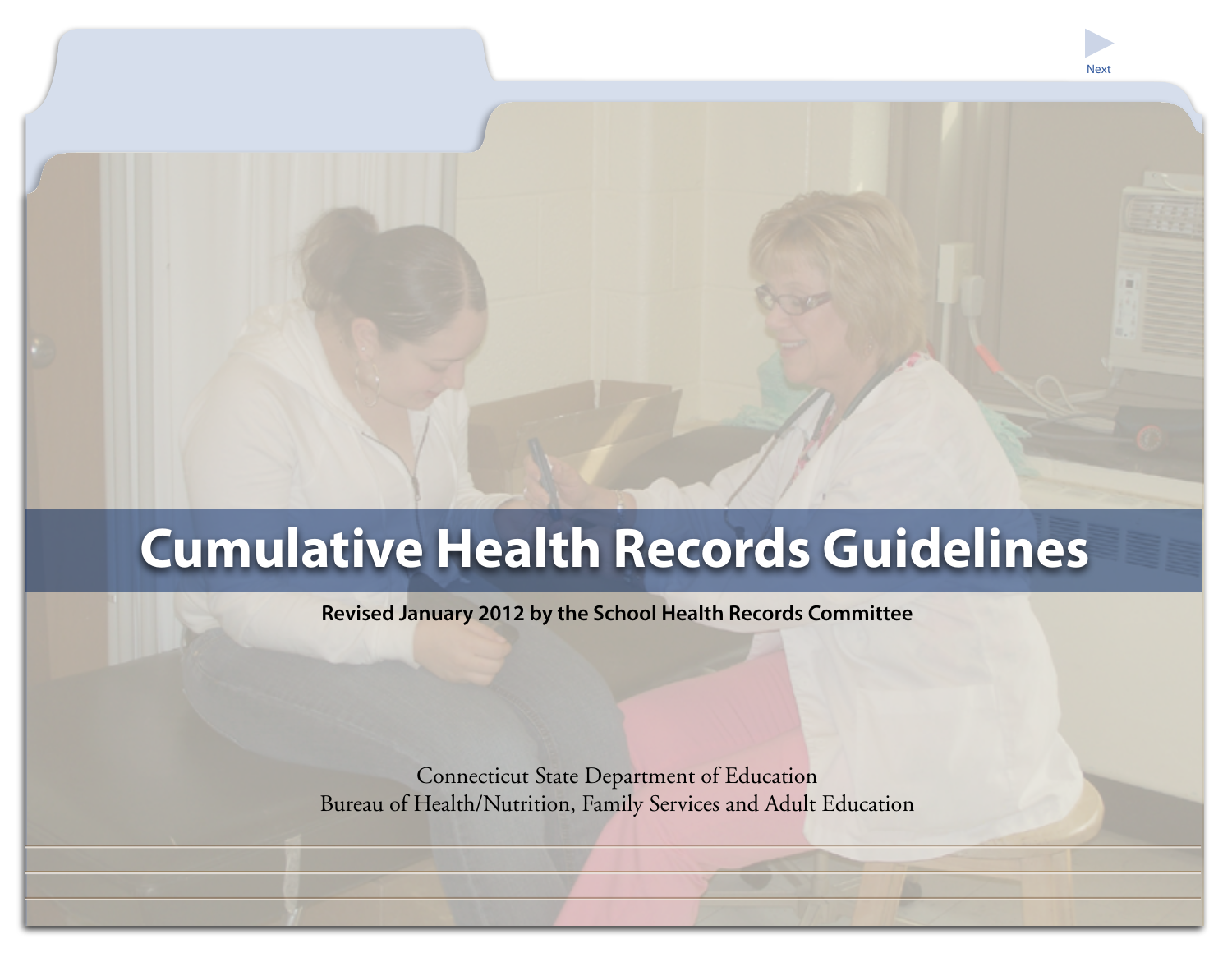

# **CONTENTS**

| Identifying Information (Must be Written on the CHR-1)  3 |  |
|-----------------------------------------------------------|--|
|                                                           |  |

| Information that Remains Filed in District |  |
|--------------------------------------------|--|
|                                            |  |

*August 1997/Revised October 2002/Revised January 2012*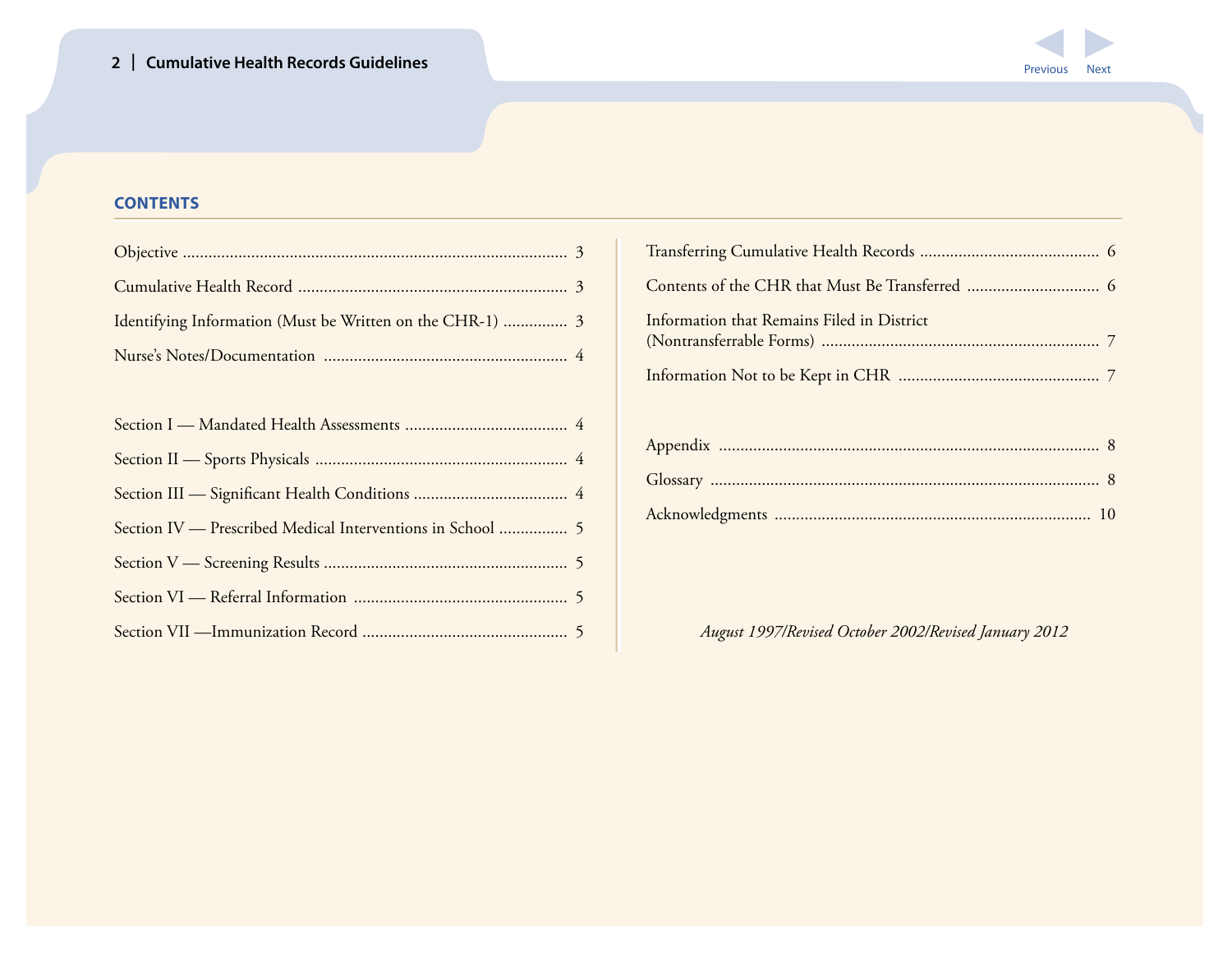

## <span id="page-2-0"></span>**OBJECTIVE**

The purpose of these guidelines is to promote consistent written and electronic documentation of student health history as mandated by Connecticut General Statutes Sections 10-206(d) *Health assessment* and 10-204a *Required immunizations*.

## **CUMULATIVE HEALTH RECORD**

The Cumulative Health Record (CHR-1) serves as the official student health record within Connecticut schools. As such, it is recognized as a legal document. It provides a systematic way to organize the collection of health information, and document health services provided to individual students.

For record keeping, written or electronic:

- • *black* ink should be used for all documentation;
- • life-threatening allergies must be documented on the front of the CHR-1 in *red* ink;
- • phone numbers are written in *pencil*; and
- no other notation, no flagging or any other color-coding should be used.

The "student's name" must be printed clearly on each page of the CHR-1.

## **IDENTIFYING INFORMATION (MUST BE WRITTEN ON THE CHR-1)**

| <b>Student's Name</b> | Print student's legal name clearly (last, first, middle). |
|-----------------------|-----------------------------------------------------------|
|                       |                                                           |

**Gender** Identify by circling M – male or F – female.

| Date of Birth                                | Document numerically (mm-dd-yyyy).                                                                                                                                                                                                                                      |
|----------------------------------------------|-------------------------------------------------------------------------------------------------------------------------------------------------------------------------------------------------------------------------------------------------------------------------|
| <b>Student's Legal</b><br><b>Name Change</b> | A legal name change must be documented on<br>the CHR-1 and supported by a nursing note that<br>includes the verified date of the name change. A<br>single black line should be drawn through the<br>previous name.                                                      |
| Date                                         | Document date of legal name change (mm-dd-yyyy).                                                                                                                                                                                                                        |
| Mother/Father/<br><b>Guardian's Name</b>     | Complete full names, including last and first names.<br>If the guardian is named, "guardian" should be circled.<br>Note if the mother/father/guardian is deceased.                                                                                                      |
| <b>Phone Numbers</b>                         | If phone numbers are not available elsewhere (such<br>as emergency forms, computer database) they must<br>be documented on the CHR. All phone numbers<br>are to be written in pencil. Be sure to erase previous<br>or out-of-order phone numbers.                       |
| <b>Address</b>                               | Enter current address. If additional space is needed<br>for multiple addresses, check the box marked "See<br>Continuation Sheet" on the last line. Photocopy the<br>front of a blank CHR-1, document the appropriate<br>identifying information and place inside CHR-1. |
| <b>Entry/Exit Dates</b>                      | Document the dates when a student enters and exits<br>a school (mm-dd-yyyy).                                                                                                                                                                                            |
| <b>School Name/</b><br>Town                  | School name and town must be completed. Update<br>as needed.                                                                                                                                                                                                            |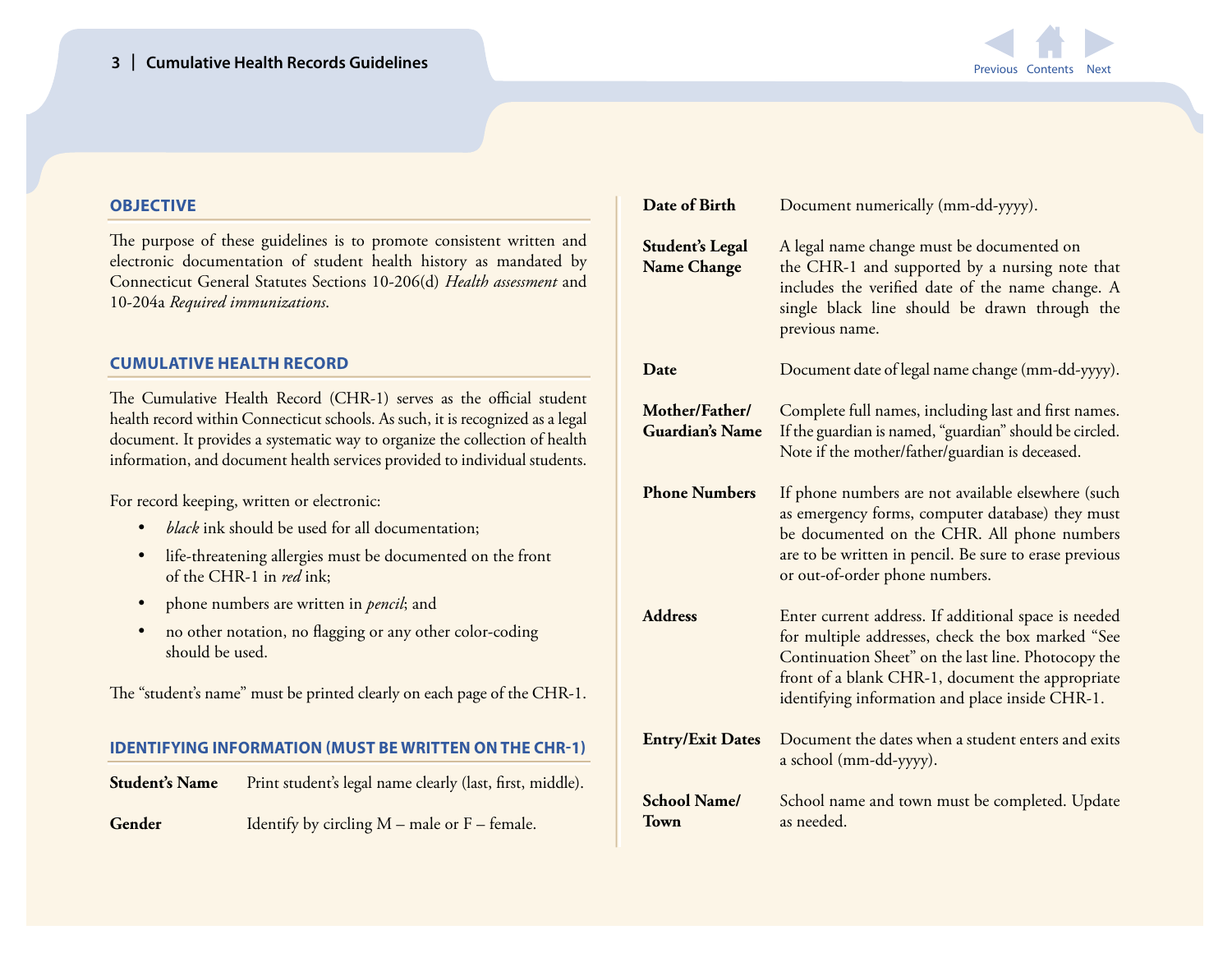

## <span id="page-3-0"></span>**NURSE'S NOTES/DOCUMENTATION**

Hand-written nurses notes must be maintained in the CHR-1. All original nursing notes must be included in the CHR.

Electronic nurse's notes must be printed and filed in the CHR-1 upon a student's transfer to another school in district or out of district whenever electronic nurses' notes cannot be transferred electronically.

#### **SECTION I — MANDATED HEALTH ASSESSMENTS**

In Connecticut, health assessments are required prior to public school entrance, in Grade 6 or 7, and in Grade 9 or 10 (Connecticut General Statutes Section 10-206 *Health Assessments,* [http://www.cga.ct.gov/2011/](http://www.cga.ct.gov/2011/pub/chap169.htm) [pub/chap169.htm](http://www.cga.ct.gov/2011/pub/chap169.htm).) The specific grades are determined by the local or regional board of education. Mandated health assessments are also required for students in ungraded classrooms at an age-appropriate time, and for students in approved private special education schools.

All health assessments are to be maintained together, in reverse chronological order, with the most recent Health Assessment Record (HAR-3) placed in the front of the CHR-1.

The following information must be transcribed on to the CHR-1 for all mandated HAR-3:

- school year;
- date of the examination:
- grade; and
- confirmation by initials and date that the mandatory HAR-3 has been:
	- 1. reviewed by the school nurse;
	- 2. meets state mandated requirements; and
	- 3. filed in the CHR-1.

This documentation is required whether or not HAR-3 documentation is recorded electronically.

#### **Note:**

**Documentation of non-mandated health assessments is not required on the CHR-1.**

## **SECTION II — SPORTS PHYSICALS**

This section refers to any sports physicals. The following information may be transcribed on to the CHR-1:

- school year;
- date of the examination; and
- grade.

## **SECTION III — SIGNIFICANT HEALTH CONDITIONS**

This section assists schools in planning a safe and appropriate educational program for the student. Significant health problems may include physical, psychological or social issues, and *functional concerns* that affect students. *Functional concerns* include impairment or limitation of any activity of daily living (such as wheelchair use, severe visual or hearing impairment). Medications or technology used at home may be included in this section. Information listed should be dated and brief.

## **Important Note:**

**According to Connecticut General Statutes Section 19a-583, Human immunodeficiency virus (HIV)/Acquired immune deficiency syndrome (AIDS) information cannot be recorded on the CHR-1. Any/all correspondence regarding the HIV/AIDS status of a student without proper consent must be returned to the sender.**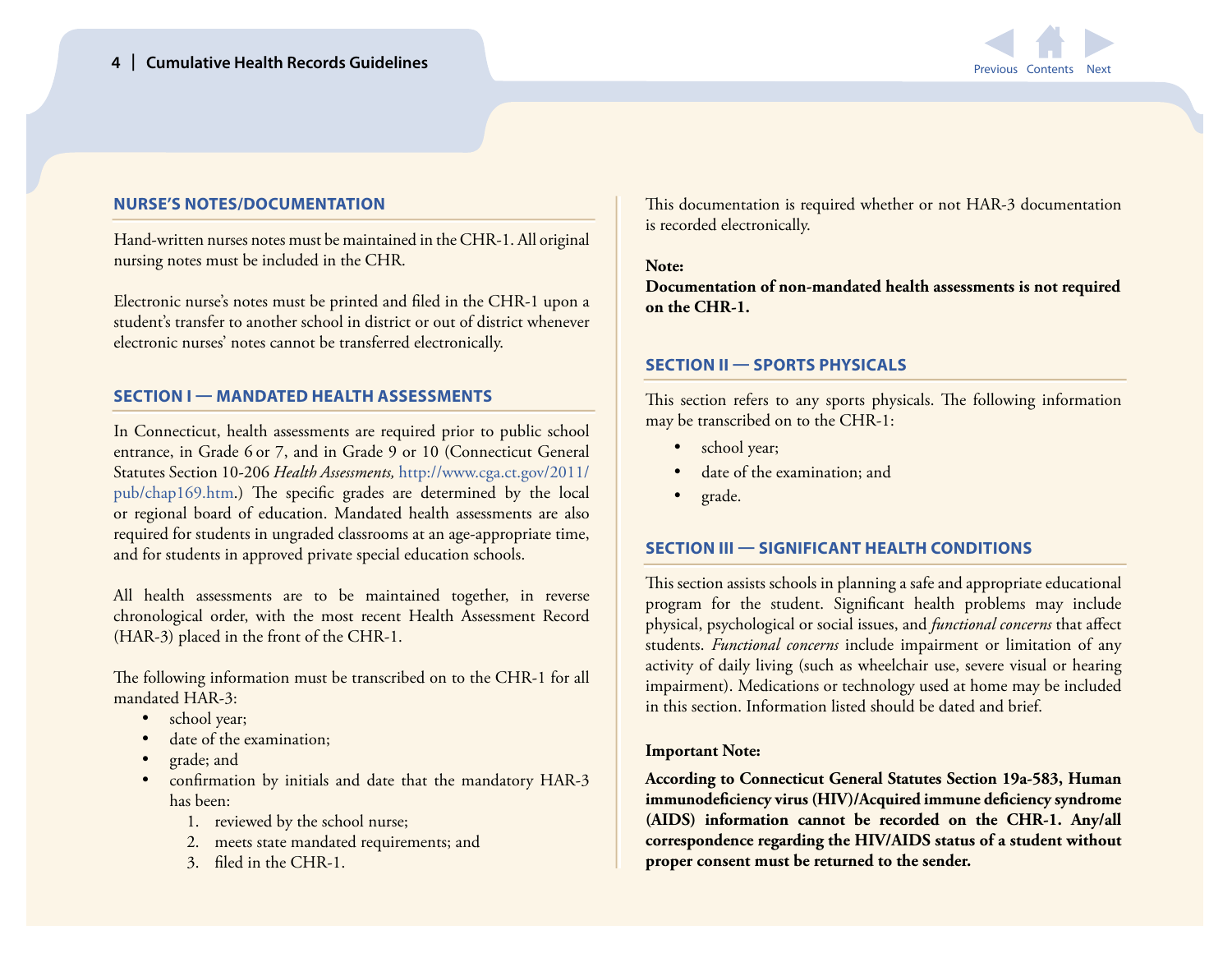

#### <span id="page-4-0"></span>**SECTION IV — PRESCRIBED MEDICAL INTERVENTIONS IN SCHOOL**

This section refers to medications, procedures or treatments administered in school. Medications administered outside school hours may be documented in a nurse's note.

Document the start date, medical interventions, authorizing prescriber, usage summary and end date.

#### **SECTION V — SCREENING RESULTS**

This section refers to screenings performed in school or as part of the health assessment (Connecticut General Statutes Section 10-206 *Health Assessments*,<http://www.cga.ct.gov/2011/pub/chap169.htm>). The grade/ school year, dates and results of the screenings must be documented on the CHR-1 or in students' electronic records.

**Vision Screening** include a numerical value (such as, 20/20). Document glasses/contacts next to the asterisk (\*) in current school year.

**Auditory** record as P – pass or F – fail.

**Postural** record as P – pass or F – fail.

**Other (Specify)** refers to other health screenings (such as abnormal tuberculosis [TB] or lead screenings), which should be documented according to local school district procedures.

## **SECTION VI — REFERRAL INFORMATION**

When referring students for screening failure, or for any other health concern, document referral and date. Referrals, outcomes and follow up

must be documented in a nursing note and can be indicated in *Section III — Significant Health Conditions.*

#### **SECTION VII — IMMUNIZATION RECORD**

Immunization dates must be accurate, clear and documented numerically (mm/dd/yyyy). Record each immunization according to the specific immunization administered. Information on immunization requirements may be accessed at the State Department of Public Health, Connecticut Immunization Program Web site at [http://www.ct.gov/dph/site/default.asp.](http://www.ct.gov/dph/site/default.asp)

**Electronic record keeping:** Indicate if immunization record is documented electronically (check box). A current summary of immunizations must be printed and placed in the CHR-1 when students transfer out of district, withdraw, graduate, exit the school district or per school district protocol.

For *"Other Vaccines,"* complete this section with the name and date of administration of the vaccine (such as Pneumovax mm/dd/yyyy).

The **disease history** line must be used for vaccine preventable diseases including, measles, mumps, rubella, diphtheria, tetanus, polio, hepatitis and chicken pox.

**Documentation of disease history or immunity must be confirmed by a blood titer.** The name of the provider who has interpreted the blood titer must also be recorded. Record as follows for *"Disease Hx of the above"*:

- *Specify* identify the disease (such as measles);
- Date place the date of the titer; and
- *Confirmed by* place the name of the provider who interpreted the titer.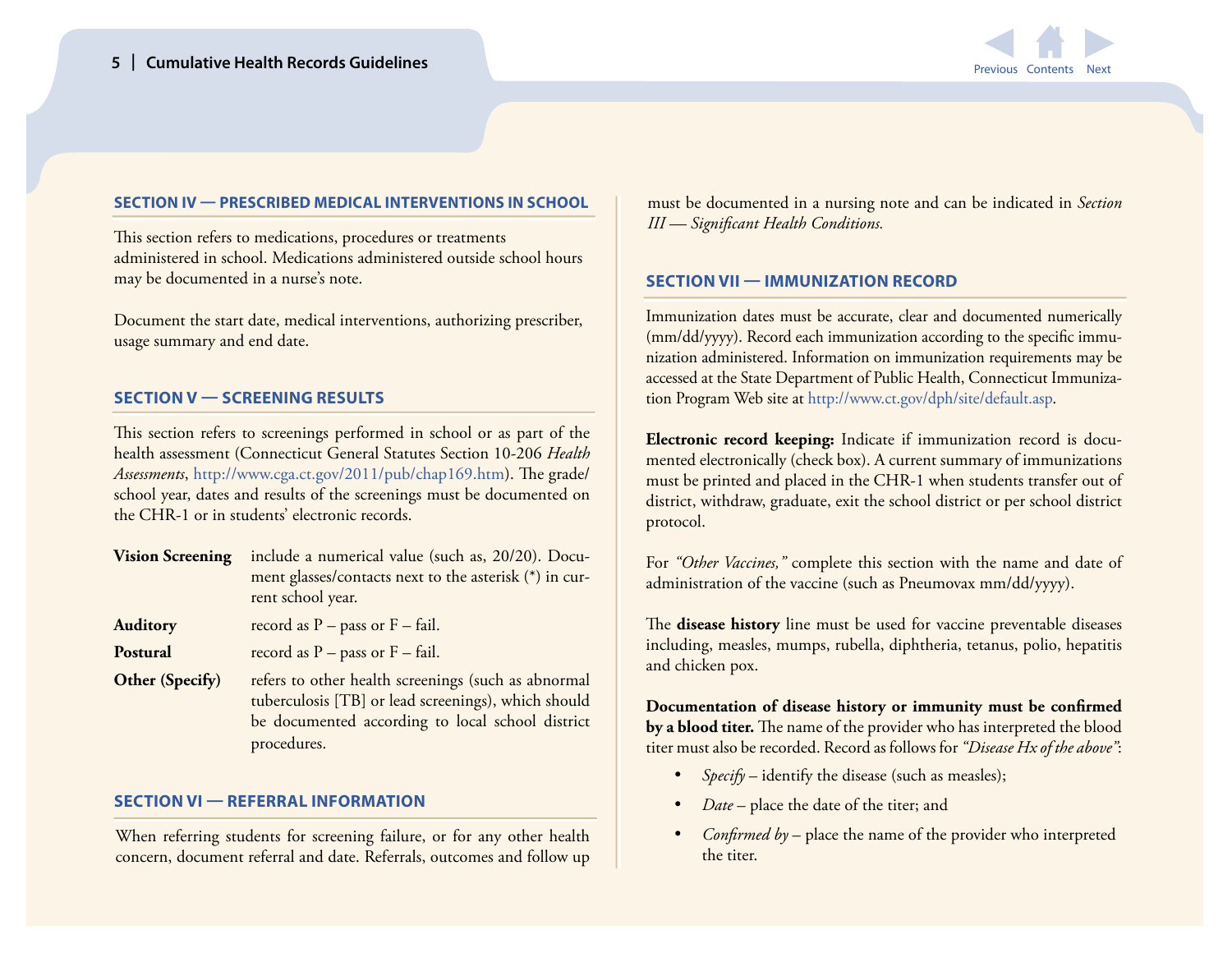

<span id="page-5-0"></span>**Exception:** Chicken pox can be documented here but needs either confirmation by a blood titer or documentation of the disease in writing by a medical doctor, doctor of osteopathic medicine, advanced practice registered nurse or physician assistant.

**Exemption**: Religious exemption remains in effect until the parent/ guardian gives written notice of change. Enter date of written notification on the line next to *"Religious."*

Medical exemption — the underlying issue can be permanent or temporary. **Temporary exemptions must be renewed in writing annually.**  Document in a nurse's note if clarification is required.

*Immunizations Exemptions Certification Forms* are located on the State Department of Public Health Web site at [http://www.ct.gov/dph/cwp/view.](http://www.ct.gov/dph/cwp/view.asp?a=3136&q=388416) [asp?a=3136&q=388416.](http://www.ct.gov/dph/cwp/view.asp?a=3136&q=388416)

**Note: Tuberculin test information should be recorded in** *Section V – Screening Results,* **not in this section.**

#### **TRANSFERRING CUMULATIVE HEALTH RECORDS**

Connecticut General Statutes Section 10-206(d), *Health Assessments,*  provides guidance for the transfer of students' health records. For students transferring to another school district in Connecticut, the original CHR-1 must be sent to the new school and a true copy retained by the sending school within the local or regional board of education. For a student leaving Connecticut, a copy of the CHR-1 should be sent upon request and the original retained by the local or regional board of education.

The CHR-1 (original or true copy), under this statute, is sent to the chief administrative officer of the school district. For protection of confidential

student health information, the chief administrative officer may designate that the information be sent from nursing personnel to nursing personnel.

The Family Education Rights and Privacy Act (FERPA) allows for the transfer of records to the next educational institution without parental consent if the parents have been given reasonable notice either through the annual district notice or prior to forwarding the record and the option to request a copy of the record to be transferred.

#### **CONTENTS OF THE CHR THAT MUST BE TRANSFERRED:**

- 504 Accommodation Plans, if housed in the CHR-1.
- Annual Athletic/Sports Physical Exams and Interim Health Histories for sports.
- Controlled Substance Medication Administration Records original records must be maintained in the school where the controlled medication authorization was received for three years and a copy transferred within the school district and out of the school district. Original records are to be included in the CHR at the end of the school year or summarized on the CHR in the section titled "Medications" or in the student's electronic record at the end of the school year. If the summary is not done, then these sheets must be kept in the CHR for six years after the student leaving the district. **Records for controlled substances must be maintained in a separate file from the CHR, in the school where the order was received and where the controlled medication was administered. This separate file must not be transferred.**
- DCF W-136 form and follow up reports, if housed in the CHR-1 per local school district policy. If the referral involves an assessment from the nurse, a notation of the assessment should be included in the CHR or student's electronic record.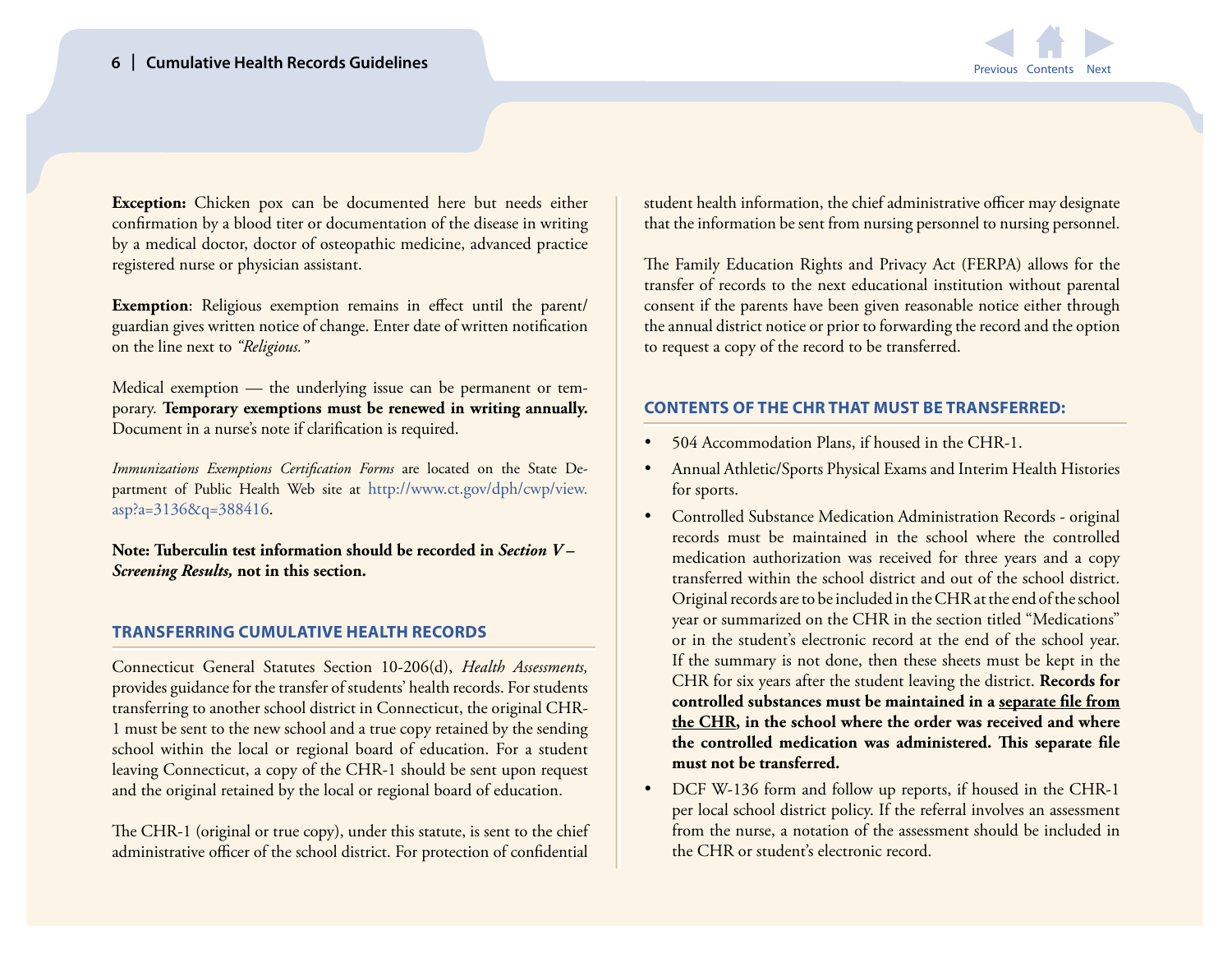

- <span id="page-6-0"></span>Developmental/Health Histories.
- Early Childhood Health Assessment Record forms (ED 191).
- Emergency Care Plan (ECP), for the current and prior school years.
- Follow-up Health Care Provider Evaluations.
- HAR-3 forms (Health Assessment Records).
- Health Assessment Data (such as school entry information, mandated health histories, asthma, allergy and diabetes information).
- **Health Care Provider Reports.**
- Individual noncontrolled Medication Administration Records, unless summarized on the CHR.
- Individualized Health Care Plan (IHCP).
- Mandated Screening Referrals and Follow-up summary.
- Nursing Notes/Documentation (such as progress notes, episodic or daily health room visit documentation, unless summarized on CHR or in the electronic record.)
- • Original Medication Authorizations Orders including parental/ guardian authorization.
- Prescribed procedure or treatment authorizations must be kept in the CHR for six years after the student leaves the district.
- Prescribed procedure or treatment documentation logs or flow sheets, unless summarized on the CHR or in the electronic record and must be kept in the CHR for six years after the student leaves the district.
- Self-Administration Assessment Forms.
- **Special Health Care Procedure Orders, including parental/guardian** authorization.
- Summary of Nursing Health Assessments of students for the purpose of IEPs or Section 504 plans (not raw data).

# **INFORMATION THAT REMAINS FILED IN DISTRICT (NONTRANSFERABLE FORMS):**

- Access Sheets.
- Miscellaneous Health Care Provider and Parent Notes.
- Release of information forms.
- Third-party reports (such as medical and psychiatric records).

## **Important Note:**

**Any information regarding the HIV/AIDS status of a student cannot be recorded in the CHR. If received without proper consent, information must be returned to the sender according to Connecticut General Statutes Section 19a-583.** 

# **INFORMATION NOT TO BE KEPT IN CHR:**

- Accident/Incident Reports.
- • Controlled Substance Medication Record **a file (record) separate from the CHR and electronic health record** must be kept with a copy of the individual medication administration sheets for controlled substances and a copy of the medication order for three years. These records must also be stored in the school where the medication was administered. After three years, the file can be destroyed.
- Raw Data from Nursing Assessments.
- Sole Possession Notes.

## **Destruction of school records**

Destruction of any records must be in accordance with the Connecticut Municipality Record Retention Schedule for Education Records (CGS 11-8a) — See *Appendix A — Municipal Records Retention Schedule M8: Education Records (2005)* and for controlled drugs, the Department of Consumer Protection, pursuant to Section 21a-262-3 of the Regulations of the Connecticut State Agencies.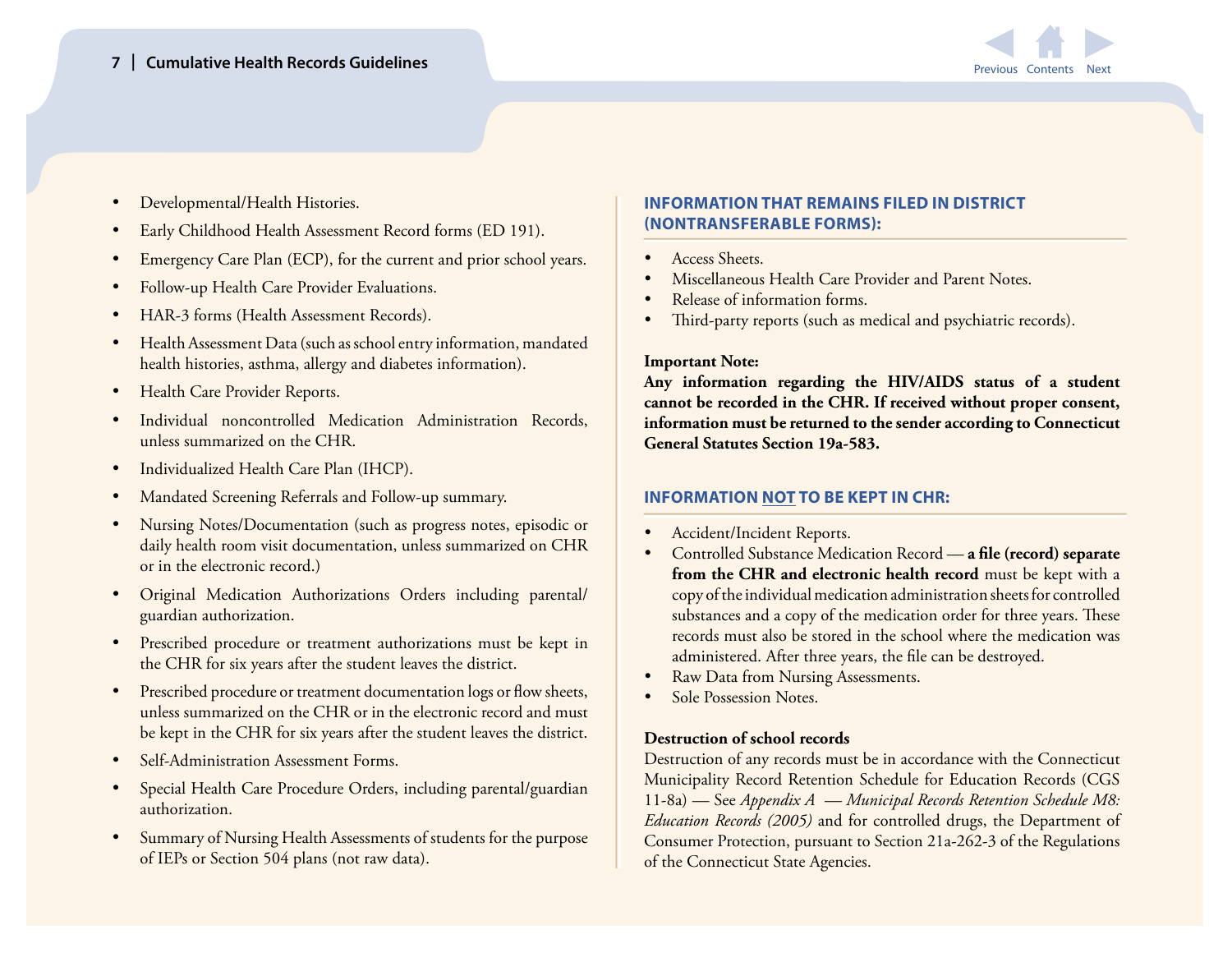

## <span id="page-7-0"></span>**APPENDIX**

Municipal Records Retention Schedule M8: Education Records (2005) <http://www.cslib.org/publicrecords/reteducation.pdf>

#### **GLOSSARY**

- **Access Sheets.** A record indicating the date and the person or agency accessing the student's record as required by the Family Education Rights and Privacy Act.
- **charter schools.** A charter school is a public nonsectarian school organized as a nonprofit corporation and operated independently of a local or regional board of education. Charter schools are authorized by the State Board of Education and are funded by the state. School health records are maintained in the same fashion as any local or regional public school.
- **Connecticut Early Childhood Health Assessment Record (ED 191).** The Health Assessment Record for children in early childhood programs (birth to 5 years old), commonly referred to as the "yellow form."
- **Cumulative Health Record (CHR-1).** The CHR-1 serves as the official student health record in Connecticut schools. As such, it is recognized as a formal part of an educational record and must be maintained as such. It provides a systematic way to organize the collection of student health information.
- **HAR-3.** Health Assessment Record, a form supplied by the Connecticut State Department of Education per Connecticut General Statutes, Section 10-206(d), commonly referred to as the "blue form."
- **Health Assessment Data.** School-generated developmental health histories elicited at school entrance (kindergarten or new entrants) and at the most current grade required by the local school district.
- **Health Care Provider Evaluations.** Any evaluations or reports related to a student's health status or as a result of a health referral made by the school district. This includes all health care provider's evaluations and notes from the current and prior school years.
- **health care provider notes.** Documentation received from health care providers concerning health issues (other than referral follow-up summary reports).
- **Interdistrict Magnet Schools.** A magnet school is a publicly funded school operated by a local or regional school district, by a regional educational service center or by cooperative agreement involving two or more districts. School health records are maintained by the owner of the magnet school.
- **mandated vision, hearing and scoliosis screening referrals and follow-up summary reports.** All mandated screening referral forms including the follow-up summary. This includes all referrals and reports from the current and prior school years.
- **medication orders.** The authorization by an authorized prescriber for the administration of medication to a student during school activities for the current school year. All medication orders for the current and prior school years should be maintained in the CHR-1.
- **Nursing Notes/Documentation.** Documentation on individual student health room visits including assessment data, significant findings, nursing interventions and outcomes.

**parent notes.** Notes received from parents concerning health issues.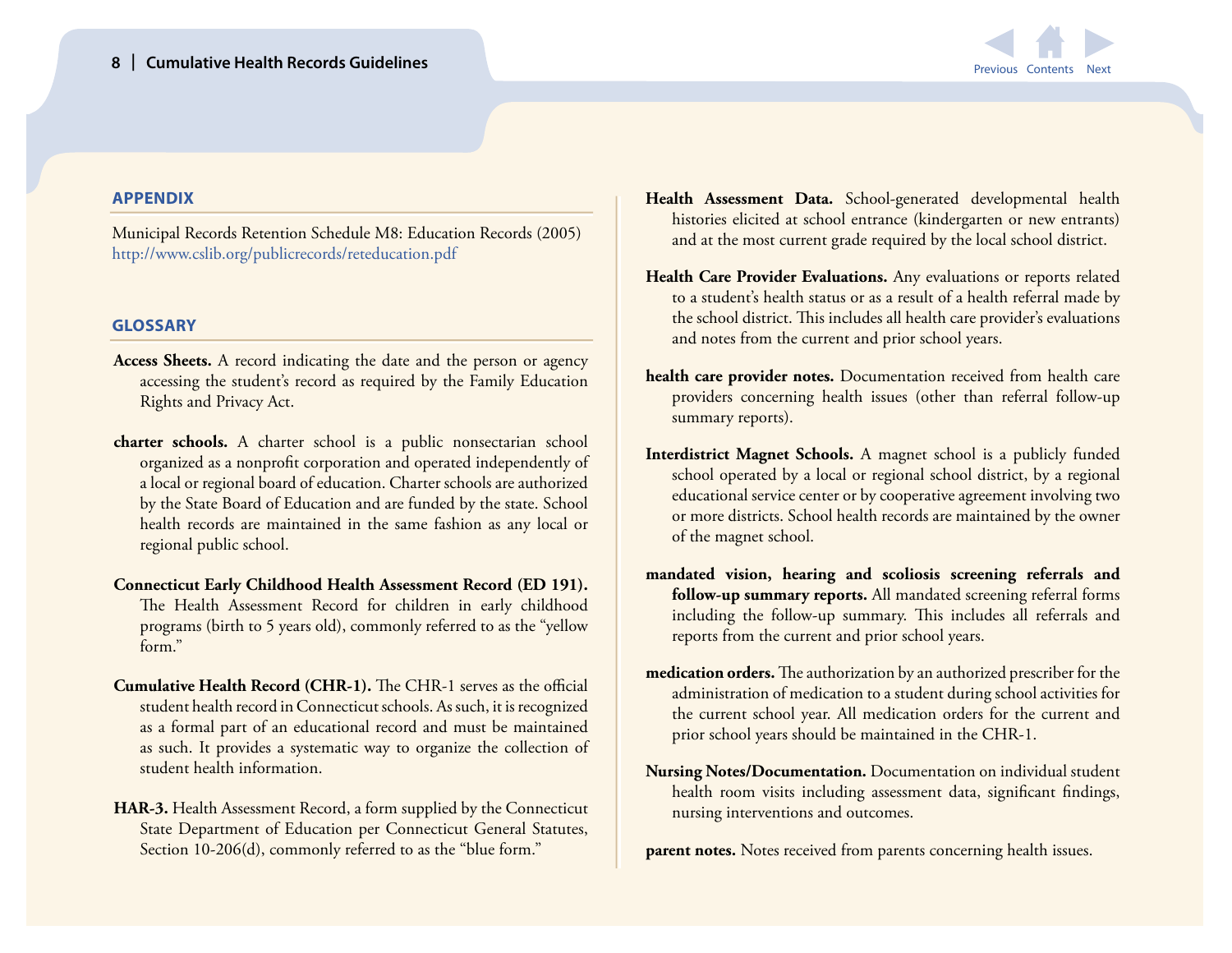# **9 | Cumulative Health Records Guidelines**



- **prescribed procedure or treatment authorizations.** The authorization by an authorized prescriber for medical procedures (or treatments) for a student and must be kept in the CHR-1 for six years after the student leaves the district.
- **raw data (including forms).** Data collected for completing a health history assessment of a student for an IEP or 504 or other processes.
- **Regional Educational Service Centers (RESC).** A RESC, which provides contracted programs and services to local and regional boards of education, is viewed as an extension of the local school district; therefore, the health record would be returned to the local school district.
- **release of information.** Specific written authorization that the parent/ guardian or eligible student has signed granting the school permission to exchange information either verbally or in writing with an outside provider.
- **Same Health Services.** Nurses and others who provide same health services to nonpublic and nonprofit schools pursuant to Connecticut General Statutes Section 10-217a, must maintain records in the same fashion as the local or regional public school district.
- Section 504 Accommodation Plan. Accommodation plan developed by the district, pursuant to Section 504 of the Rehabilitation Act of 1973, to meet the student's needs. A copy of the 504 plan related to a student's health care needs should be filed in the CHR-1. Originals are filed in the student's academic record.
- **Sole Possession Notes.** Records that are kept in the sole possession of the school nurse, are used only as a personal memory aid, and are not accessible and discussed with any other person.
- **specific health information questionnaires, (such as for, asthma, allergy, diabetes and seizures).** Questionnaire forms that are updated by parents to provide the school nurse with medical or other information specific to a student's health issue.
- **summary of nursing health assessment for an IEP, 504 or other processes.** The summary of the most recent collection and analysis of a student's health needs or data relevant to their educational progress. These summaries are used to plan interventions and accommodations in collaboration with the school team to promote student's health and learning.
- **Third-Party Reports.** Reports sent to an educational institution upon request of the school from an outside provider or source (such as hospitals, clinics, and private providers). These records may be, but are not limited to, medical records and evaluations, psychological evaluations and reports. These third-party records shall not be transferred to the new district without written parental permission. A notation should be made on the CHR-1 stating that third party information was received, including the date of the report and the provider name. Medical records or evaluations completed by the medical advisor or psychiatrist employed by the district or as the result of an evaluation at the expense of the school are not considered third-party reports.
- **usage summary.** A summary of the indication for medication administration.
- **yearly sports physical exams and interim health histories for sports.**  Yearly physical assessments required by the Connecticut Association of Schools, Connecticut Interscholastic Athletic Conference or local district in order for students to participate in sports.